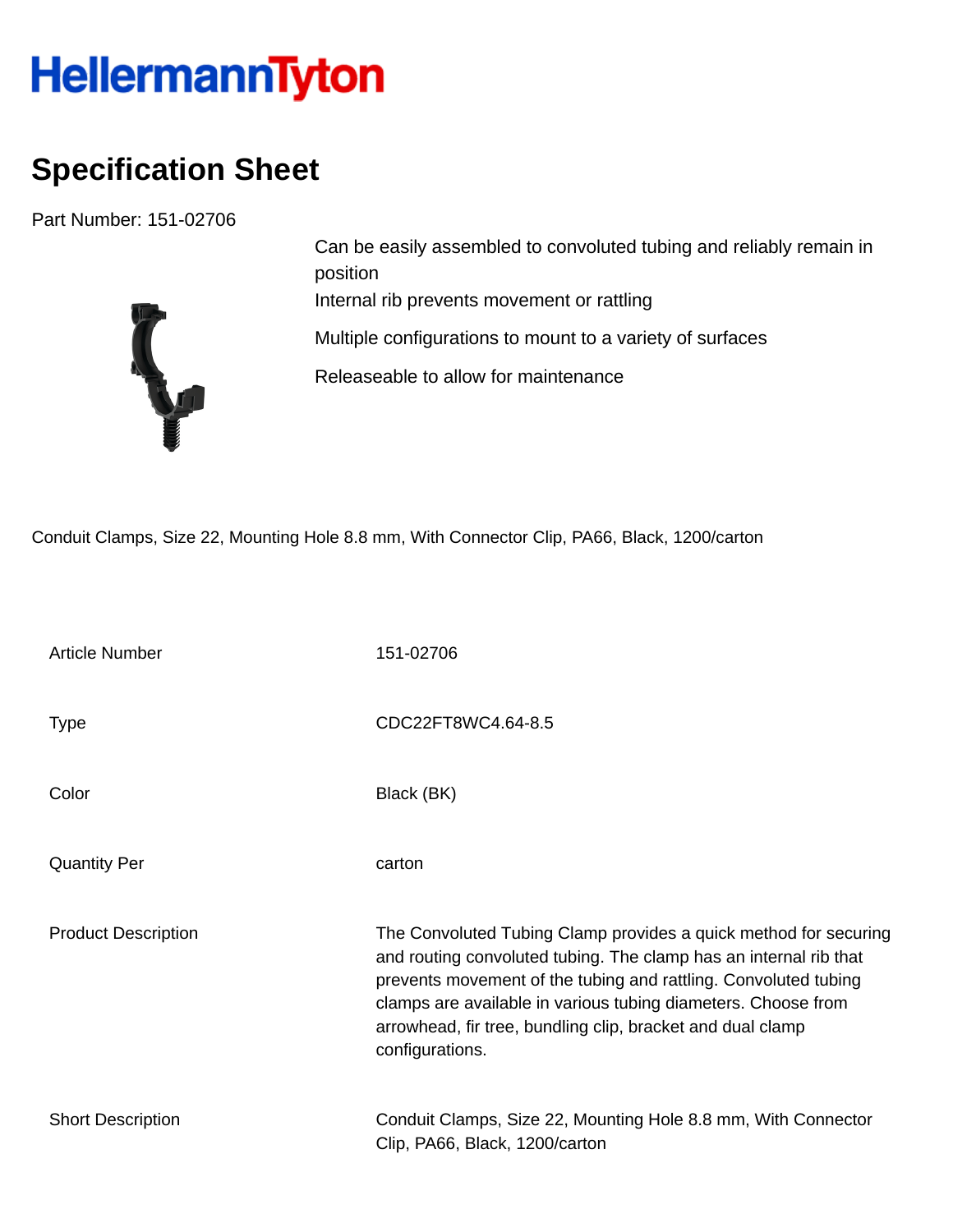| Length L (Imperial)                   | 2.4             |
|---------------------------------------|-----------------|
| Length L (Metric)                     | 60.9            |
| <b>Fixation Method</b>                | <b>Fir Tree</b> |
| Width W (Imperial)                    | 0.5             |
| Width W (Metric)                      | 12              |
| <b>Bundle Diameter Min (Imperial)</b> | 0.18            |
| <b>Bundle Diameter Min (Metric)</b>   | 4.64            |
| <b>Bundle Diameter Max (Imperial)</b> | 0.33            |
| <b>Bundle Diameter Max (Metric)</b>   | 8.5             |
| Height H (Imperial)                   | 3.19            |
| Height H (Metric)                     | 80.9            |
| Diameter D (Imperial)                 | 0.93            |
| Diameter D (Metric)                   | 23.7            |
| Mounting Hole Diameter D (Imperial)   | 0.31            |
| Mounting Hole Diameter D (Metric)     | 8.0 mm          |